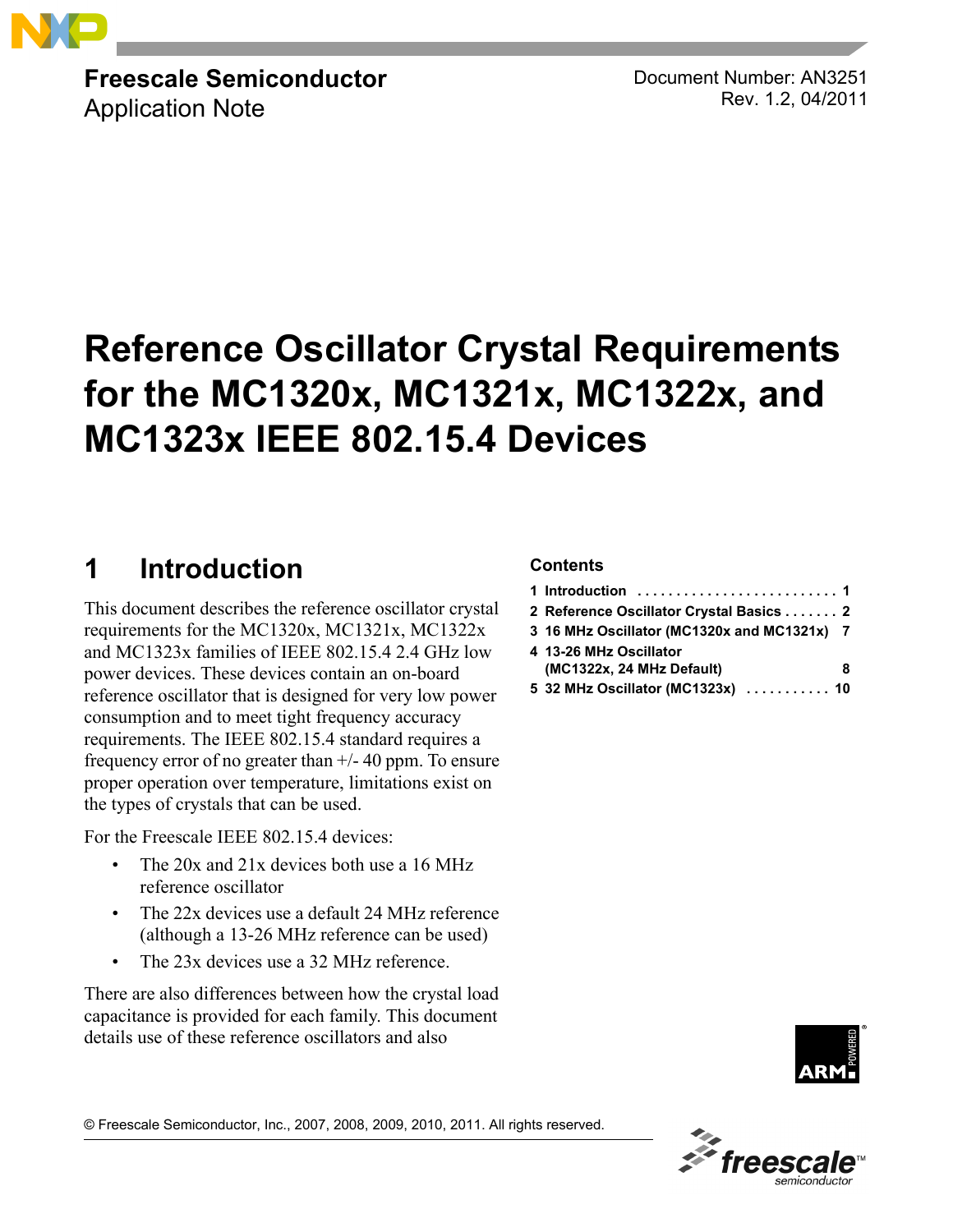

provides specifications for the required crystals and lists of preferred crystals for each device.

# <span id="page-1-0"></span>**2 Reference Oscillator Crystal Basics**

The IEEE<sup>®</sup> 802.15.4 Standard requires that a wireless node frequency tolerances be kept within  $\pm$  40 ppm accuracy. This means that a total offset up to 80 ppm between transmitter and receiver will still result in acceptable performance. The following sections provide oscillator design and evaluation recommendations to obtain the required performance.

### **2.1 Basic Oscillator**

[Figure 1](#page-1-1) shows the 16 MHz reference oscillator for the MC1320x/MC1321x families which is used here as a basic example. The oscillator is composed simply of the analog buffer amplifier, the crystal and the capacitive loading. The buffer is an inverting amplifier, and when the circuit is in resonant oscillation, the crystal provides the additional 180º phase shift required for oscillation (positive feedback).



**Figure 1. 16 MHz Crystal Oscillator for MC1320x and MC1321x Devices**

<span id="page-1-1"></span>The buffer output is fed back to the input through a resistor to DC bias the amplifier in the midrange of its analog swing. The resonant frequency of the crystal sets the frequency of operation. The resonant frequency of the crystal is set and specified at a particular capacitive loading.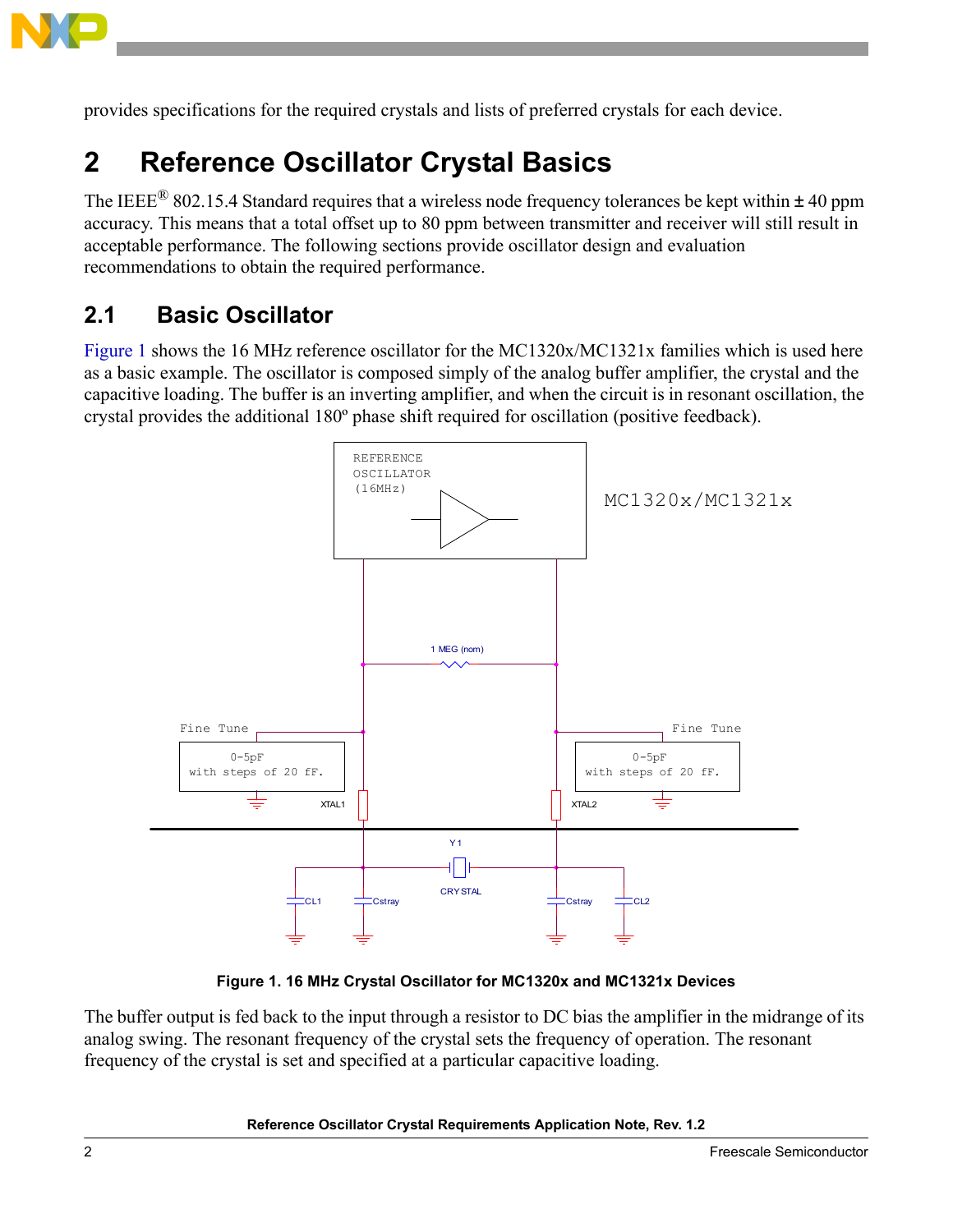

The accuracy of the resonant frequency is dominated by:

- Capacitive loading on the crystal
- Temperature characteristics of the crystal.

The sum or net capacitive load to the crystal can consist of three components:

- External discrete load capacitors properly sized as determined by the crystal spec and other load components
- Programmable onboard trim capacitors to provide the user with best possible accuracy, Freescale provides trimmable load capacitors on these devices.
- Stray capacitance for these frequencies, the specified load capacitance is small, typically at 7-9 pF. With such a low desired load value, the stray capacitance due to the device pads and pcb traces impact the other load components.

## **2.2 Crystal Considerations**

The primary determining factor in meeting the 802.15.4 Standard of +/-40 ppm is the tolerance of the crystal oscillator reference frequency as set by the crystal. A number of factors can contribute to this tolerance and a crystal specification will quantify each of them:

- 1. The initial tolerance, also known as make or cut tolerance, of the crystal resonant frequency itself (at a specified load capacitance).
- 2. The variation of the crystal resonant frequency with temperature .
- 3. The variation of the crystal resonant frequency with time, also commonly known as aging.
- 4. The variation of the crystal resonant frequency with load capacitance, also commonly known as pulling. This is affected by:
	- a) The external load capacitor  $(C<sub>I</sub>)$  values initial tolerance and variation with temperature.
	- b) The internal trim capacitor  $(C_{\text{trim}})$  values initial tolerance and variation with temperature.
	- c) Stray capacitance  $(C_{\text{stray}})$  on the crystal pin nodes including stray on-chip capacitance, stray package capacitance and stray board capacitance

#### **2.2.1 Crystal Load Capacitance**

For any of the 2.4 GHz wireless devices, Freescale requires crystal load capacitance to be in the range of 5-9 pF. This low capacitance is required because these oscillators are designed for low power and larger capacitance can load the amplifiers more heavily.

The crystal manufacturer defines the load capacitance as that total external capacitance seen across the two terminals of the crystal. The oscillator amplifier configuration used here has two balanced load capacitances from each terminal of the crystal to ground. As such, the capacitance net loads for each pin are seen to be in series by the crystal, and the total load seen at each crystal terminal is the sum of the  $C<sub>L</sub>$ ,  $C_{\text{trim}}$ , and  $C_{\text{strav}}$ .

For the 16 MHz example, the external load capacitors are typically about 6.8 pF each, used in conjunction with a crystal that requires an 8-9 pF load capacitance. This value is used with the default internal nominal trim capacitor value (2.4 pF) and estimated stray capacitance value of 5-7 pF.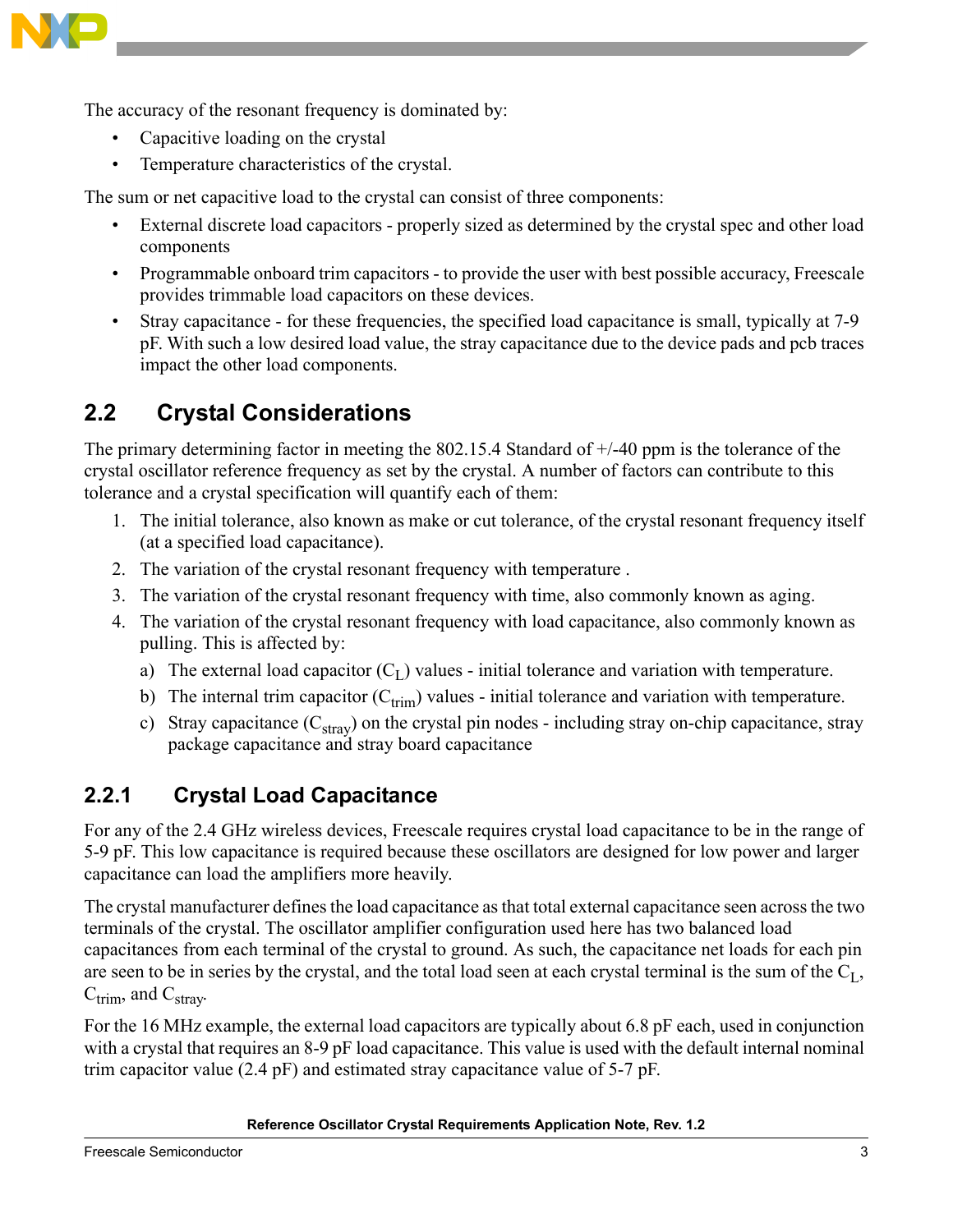

The value for the stray capacitance is determined empirically for a specific board layout. A different board layout may require different external load capacitor values. The on-chip trim capability may be used to determine the closest  $C_L$  standard value by adjusting the trim value and observing the frequency accuracy of the device. Each device provides trim capability, although each family differs in its configuration (see [Section 2.3, "Design Evaluation and Optimization\)](#page-5-0).

Because of the trim capability, it is possible during manufacturing test, to trim out virtually all of the initial tolerance factors and put the frequency within less than 2-3 ppm on a board-by-board basis. Individual trimming of each board in a production environment may allow use of a lower cost crystal, but requires that each board go through a trimming procedure with added test cost. If the crystal is specified properly and the load capacitance is centered properly, production trimming is commonly not required.

A tolerance analysis budget may be created using all the previously stated factors. It is an engineering judgment whether the worst case tolerance will assume that all factors will vary in the same direction or if the various factors can be statistically rationalized using RSS (Root-Sum-Square) analysis. The aging factor is usually specified in ppm/year and the product designer can determine how many years are to be assumed for the product lifetime. The total budget must fit within the +/-40 ppm limit of the IEEE 802.15.4 Standard.

#### **2.2.2 Crystal Temperature Variation**

The make or cut frequency tolerance of a crystal is typically specified at 25°C (room temperature). The frequency of device (in the application) at room temperature should be set within the cut tolerance (typically +/-10 ppm) or better. The oscillator frequency variation with temperature from this set point is dominated by the crystal characteristics. Frequency stability (temperature drift) is a specified parameter for the crystal over its temperature range. [Figure 2](#page-3-0) shows a curve of frequency tolerance versus temperature for a typical AT-cut crystal. In this example, the crystal could meet +/-12 ppm max limit over a temperature range of -40°C to +85°C. A manufacturer can change the shape of this curve by varying the manufacturing of the crystal.



**Figure 2. Typical AT-cut Crystal Frequency Tolerance vs. Temperature**

<span id="page-3-0"></span>Notice that the curve uses  $25^{\circ}$ C as its reference point, i.e., deviation is 0 ppm at this temperature.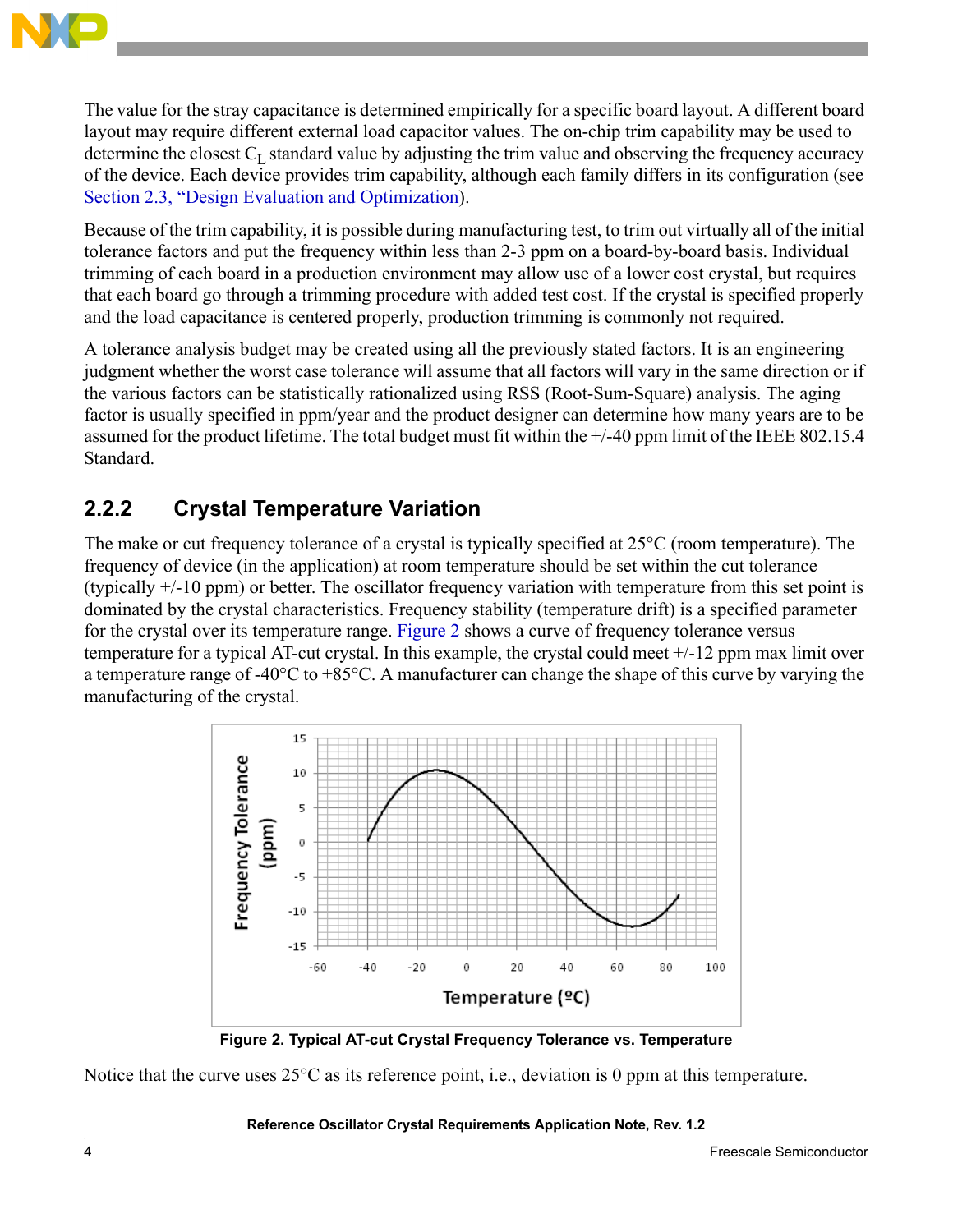

### **2.2.3 Crystal Equivalent Series Resistance (ESR)**

Another crystal characteristic important to performance is its equivalent series resistance. ESR is the resistive component of the crystal impedance at resonance. ESR is expressed in ohms, and the lower this number is, the better the crystal. As ESR gets higher, the start and run load to the amplifier gets higher can hinder oscillator start and run, especially at low temperatures.

#### **2.2.4 Crystal Specification**

Using the 16 MHz crystal for the MC1320x/MC1321x families as an example, [Table 1](#page-4-0) shows recommended specifications. Freescale prefers to specify the crystal such that it is capable of maintaining to total frequency tolerance of  $+/-30$  ppm over the desired temperature range; this allows a margin of  $+/-10$ ppm for manufacturing variation, component tolerance, and aging.

In considering the table, critical parameters include:

- Desired frequency specified to the Hz
- Frequency tolerance  $\omega$  25°C this is maximum allowed for "cut" or manufacturing frequency variation.
	- This number may allowed to be larger than  $+/-10$  ppm for a more limited temperature range, if the frequency stability allows it
	- This number may be allowed to be larger if the user is willing to trim the center frequency at manufacturing final test
- Frequency stability over the desired temperature range this is the frequency drift of the crystal with temperature.
- Equivalent series resistance (ESR) this a maximum series impedance for the crystal at resonance. Freescale recommends that this range from 40-60  $\Omega$  depending on the device.
- <span id="page-4-0"></span>Load capacitance  $(C<sub>L</sub>)$  - the number typically ranges from 5-9 pF.

**Parameter**  $\vert$  Value Unit  $\vert$  Condition Frequency 16.000000 MHz Frequency tolerance (cut tolerance) $<sup>2</sup>$ </sup>  $\pm 10$  ppm at 25 °C Frequency stability (temperature drift) $3$ ± 15 ppm Over desired temperature range Aging<sup>4</sup>  $\pm 2$  ppm  $\vert$  max Equivalent series resistance (ESR)  $\begin{array}{|c|c|c|c|c|} \hline 40-50 & \Omega & \Omega \end{array}$  max Load capacitance 5 - 9 pF Shunt capacitance  $\vert$  <2  $\vert$  pF  $\vert$  max Mode of oscillation fundamental fundamental fundamental

**Table 1. Recommended 16 MHz Crystal Specifications<sup>1</sup>**

 $1$  User must be sure manufacturer specifications apply to the desired package.

<sup>2</sup> A wider frequency tolerance may acceptable if application uses trimming at production final test.

 $3\,$  A wider frequency stability may be acceptable if application uses trimming at production final test.

 $4\,$  A wider aging tolerance may be acceptable if application uses trimming at production final test.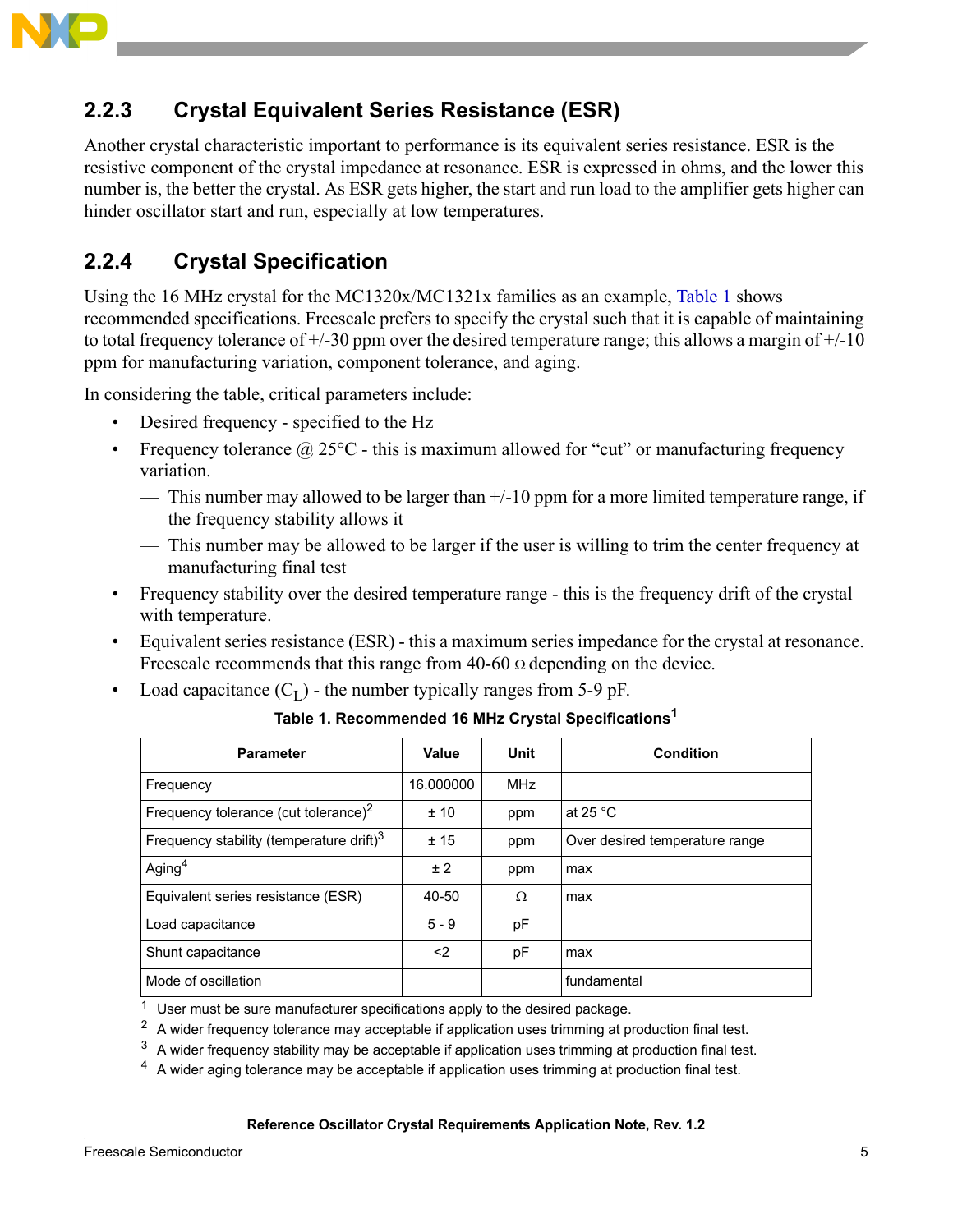

## <span id="page-5-0"></span>**2.3 Design Evaluation and Optimization**

Each design should initially be optimized and verified as different crystals, layouts and printed circuit board characteristics can impact the frequency accuracy. Refer to the *Freescale IEEE 802.15.4 / ZigBee Node RF Evaluation and Test Guidelines*, Document No. ZRFETRM.pdf for more information.

#### **NOTE**

- Freescale provides several reference designs for each device family with specific layouts and crystals. It is recommended that a designer use one of these reference designs as their starting point to get the best oscillator performance as well as best RF performance
- In this application note, Freescale lists a number of recommended crystals for each family. It is recommended to use these devices.
- If the user chooses a custom crystal, it is suggested reference oscillator start-up and LOW POWER run be evaluated at low temperature. High ESR is a most critical characteristic. It is the user's responsibility to qualify their selected crystal in their application.

In evaluating a new layout and design, the first consideration is to center crystal loading such that the default load causes the oscillator frequency to be near its designed center frequency.

- External load capacitors, when present should be of equal value.
- The frequency accuracy of the reference oscillator must be observed to adjust the load and trim capacitance.
	- The CLKO (clock out) signal is available on the MC1320x and MC1321x families and is enabled by default
	- On the MC1322x and MC1323x families, a peripheral timer (TPM) output must be programmed and enabled to observe the system clock
	- Be sure the frequency counter has a reference oscillator that allows measurement accuracy within 1-2 ppm or better
- The load centering procedure is dependent on family
	- For the MC1320x and MC1321x families allow the onboard trim capacitance to remain at default (center range) and adjust the external load capacitors to center the reference frequency by observing signal CLKO. If the external capacitors do not adjust the frequency with sufficient accuracy, trim the onboard capacitance to center the frequency.
	- For the MC1322x family no external load capacitors are normally present and the default value of the onboard load capacitance is "no load". Observe the system clock accuracy with a timer output and trim the onboard load capacitance to set the center frequency. This trim value should become the value programmed by user software at start-up; it may be adjusted at final test.
	- For the MC1323x family, allow the onboard trim capacitance to remain at default (center range) and adjust the external load capacitors to center the reference frequency by observing a timer output. If the external capacitors do not adjust the frequency with sufficient accuracy, trim the onboard capacitance to center the frequency.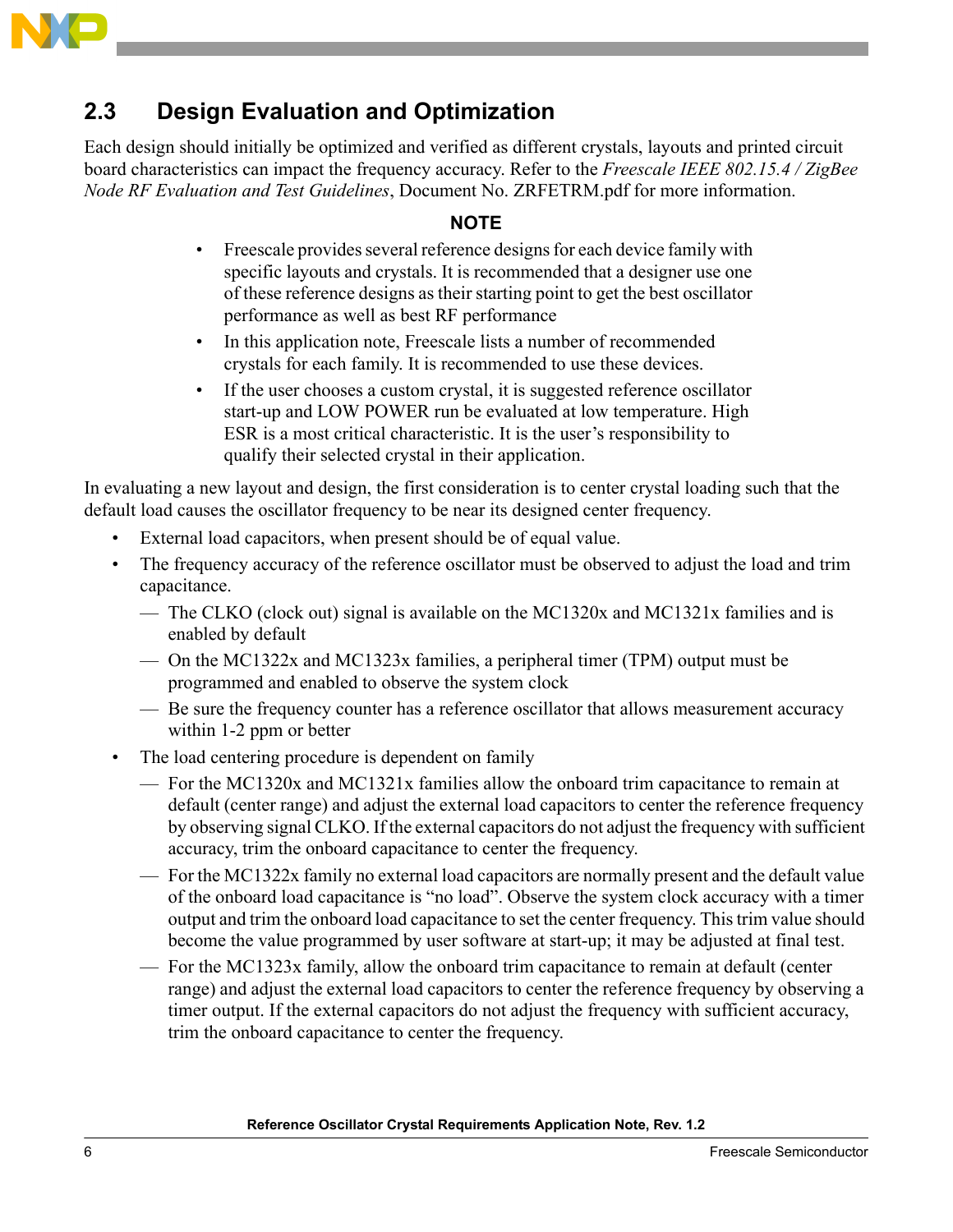

Once a design has been characterized, it is good practice to verify the center frequency as part of the manufacturing final test. Unit-by-unit trimming is commonly not required if the design has been characterized properly. However, Freescale devices provide trim capability and it can be incorporated into the final test procedures.

# <span id="page-6-0"></span>**3 16 MHz Oscillator (MC1320x and MC1321x)**

The MC1320x and MC1321x devices all use a common 16 MHz crystal reference oscillator design.

## **3.1 16 MHz Oscillator Description**

The 16 MHz reference oscillator is used as an example of a basic oscillator and is shown in [Figure 1](#page-1-1). To add additional detail, an on-board regulator provides constant operating voltage to the oscillator under varying supply voltage, and the on-chip feedback resistor around the buffer is typically 1 Megohm.

With this design, external load capacitors (CL1 and CL2) provide the bulk of the required load capacitance, and on-board mirrored trim capacitor networks provide the remainder of the required load capacitance. The trim capacitance:

- Used for fine-tuning the reference frequency
- Capacitance value range is 0 to 5 pF, in 256 steps with a default value of 2.4 pF. Experience has shown that frequency changes 3-4 Hz/step which allows for excellent control.
- Value is software programmable through a control register

Because of the IEEE® 802.15.4 Standard requirements and desired battery operation, the oscillator is a very low power design. To provide higher start margin, current drive is increased during power-up and start. After oscillation begins and is stable, a counter is used to "count" the device out of reset, and in turn, operating current is reduced for lower power operation.

The characteristics of a crystal are such that it is high impedance at start, and much lower impedance at resonance. As a result, the reduced operating current is not problematic in that the crystal is in resonance and presents this low ESR.

## **3.2 Recommended 16 MHz Crystal specifications**

The suggested 16 MHz crystal specifications are shown in [Table 1.](#page-4-0) A number of the stated parameters are related to desired package, desired temperature range and use of crystal capacitive load trimming.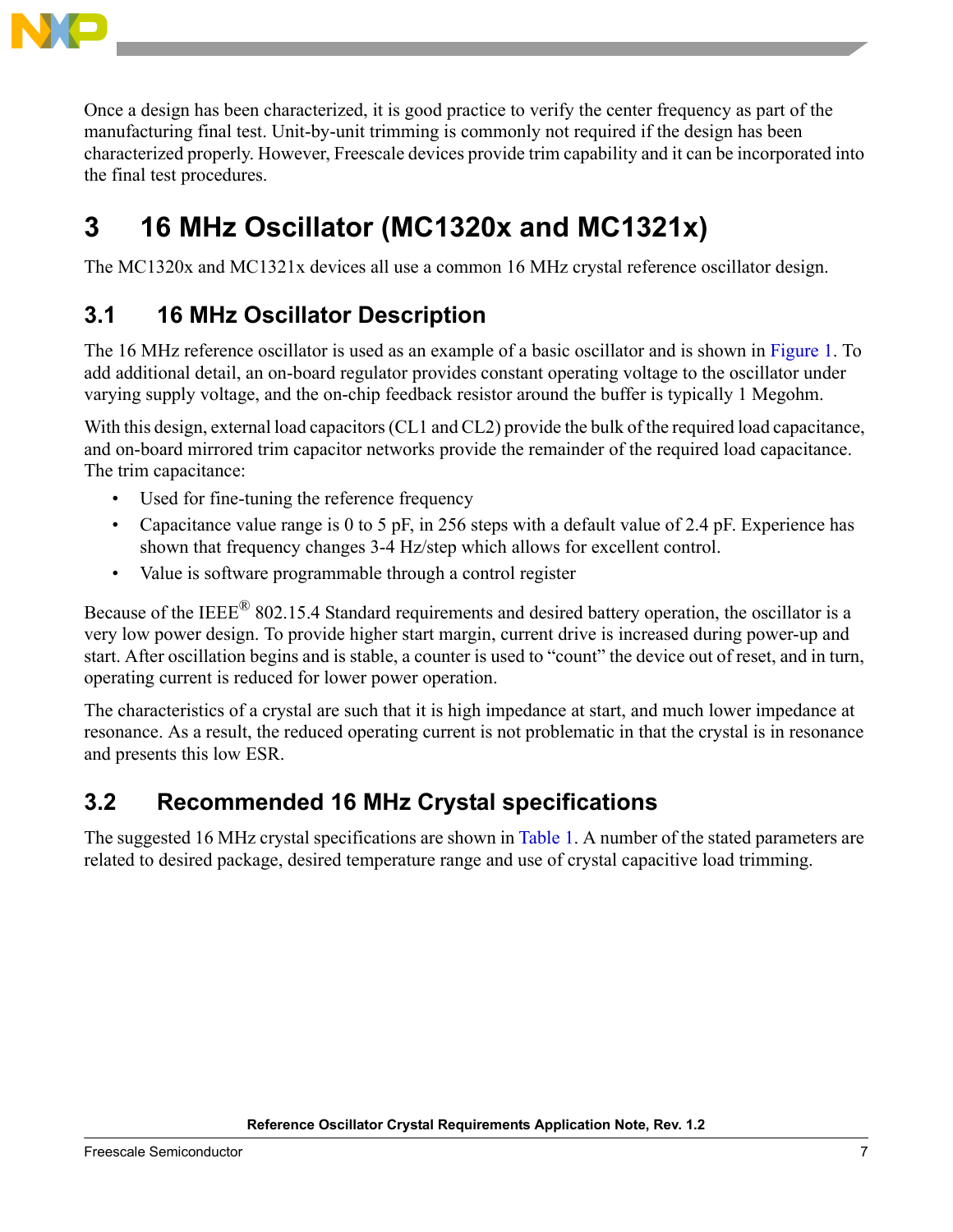

## **3.3 Evaluated 16 MHz Crystals**

Freescale has evaluated crystals from several manufacturers that are available as standard part numbers for this application. These are presented in [Table 2.](#page-7-1)

<span id="page-7-1"></span>

| <b>Manufacturer</b>                      | <b>Part Number</b>               | Package      | Cut<br>Tolerance<br>(ppm) | <b>Temperature</b><br>Range            | <b>Comment</b>                                         |
|------------------------------------------|----------------------------------|--------------|---------------------------|----------------------------------------|--------------------------------------------------------|
| Nihon Dempa Kogyo (NDK)   NX3225SA-16MHZ |                                  | $3.2x2.5$ mm | ±15                       |                                        | -30°C to +85°C   Type NX3225SA,<br>Spec # EXS00A-03311 |
| Epson Toyocom                            | TSX3225-16M-26360                | $3.2x2.5$ mm | ±18                       |                                        | -40 $\degree$ C to +85 $\degree$ C   Package TSX-3225  |
| AVX / Kyocera                            | CX3225SB 16000E0FPZ25 3.2x2.5 mm |              | ±16                       | -40 $^{\circ}$ C to +85 $^{\circ}$ C I | Model CX3225SB,<br>Spec # K1101-06368-433              |
| Daishinku KDS                            | DSX321G-16.0MHZ                  | $3.2x2.5$ mm | ±20                       | $-10^{\circ}$ C to $+60^{\circ}$ C     | Type DSX321G,<br>Spec #1B216000BB0B                    |

**Table 2. 16 MHz Crystals for MC1319x, MC1320x, and MC1321x**

# <span id="page-7-0"></span>**4 13-26 MHz Oscillator (MC1322x, 24 MHz Default)**

The MC1322x devices all use a common crystal reference oscillator design that is 24 MHz by default, but can be used with crystals ranging from 13-26 MHz

### **4.1 13-26 MHz Oscillator Description (24 MHz default)**

The 13-26 MHz reference oscillator consists of an analog buffer/amplifier and its associated loading (see [Figure 3](#page-8-0)). The oscillator uses an off-chip fundamental mode crystal of 13-26 MHz with 24 MHz the recommended nominal frequency. An on-board regulator provides constant operating voltage to the oscillator under varying supply voltage. An on-chip 1 MΩ feedback resistor around the buffer provides DC-bias such that the buffer operates in analog mode.

The crystal is specified with a particular load capacitance (typically  $\leq$  9 pF) and all the load capacitors are internal and programmable. For the purpose of reference, the integrated load capacitors on each leg include:

- A single 4pF capacitor (1 program bit)
- Coarse tune capacitor array of 1, 2, 4 and 8pF (4 program bits)
- Fine tune capacitor array of 5 pF in 160 fF steps (5 program bits).

Therefore, the trimmable crystal load capacitance range can be between a load of 0 pF to 24 pF for each leg. Experience has shown that frequency changes about 8 Hz/step for the course tune and about 1.25 Hz/step for the fine tune. The load value is software programmable through a control register.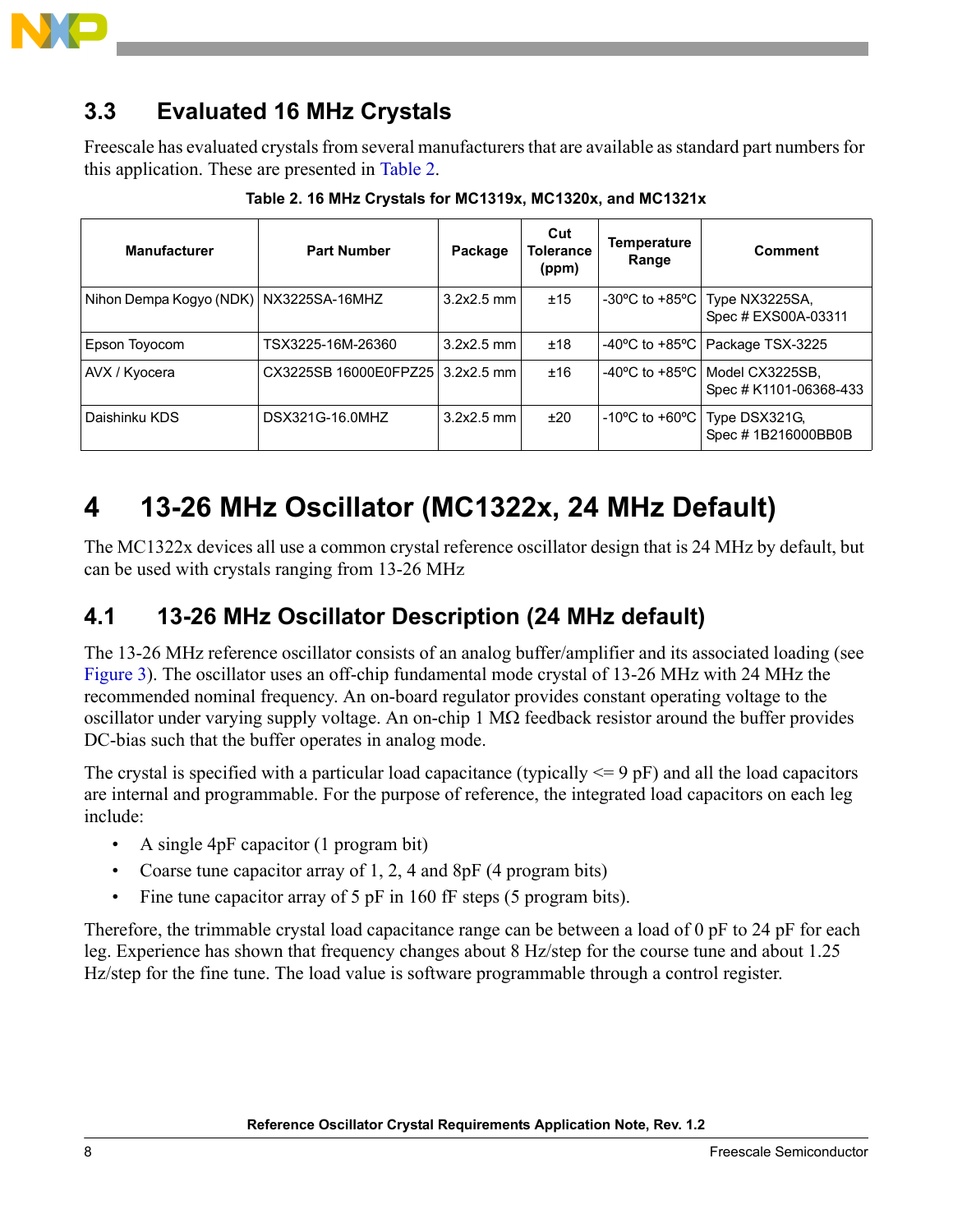



**Figure 3. 13-26 MHz Reference Oscillator**

<span id="page-8-0"></span>The onboard load capacitance is totally disabled by default when exiting reset. The only default crystal load capacitance are the signal pads and stray capacitance. The oscillator will start with a frequency higher than its specified cut tolerance. The applications software must program the required load capacitance into the device to properly load the crystal for the cut tolerance and loading.

## **4.2 Recommended 24 MHz Crystal specifications**

<span id="page-8-1"></span>The recommended 24 MHz crystal specifications are shown in [Table 3.](#page-8-1) A number of the stated parameters are related to desired package, desired temperature range and use of crystal capacitive load trimming.

| <b>Parameter</b>                                 | Value     | Unit       | <b>Condition</b>               |
|--------------------------------------------------|-----------|------------|--------------------------------|
| Frequency                                        | 24.000000 | <b>MHz</b> |                                |
| Frequency tolerance (cut tolerance) <sup>1</sup> | ±10       | ppm        | at 25 $^{\circ}$ C             |
| Frequency stability (temperature drift)          | ±15       | ppm        | Over desired temperature range |
| Aging                                            | ± 2       | ppm        | max                            |
| Equivalent series resistance <sup>2</sup>        | 40-50     | Ω          | max                            |
| Load capacitance                                 | $5 - 9$   | рF         |                                |

**Table 3. Recommended 24 MHz Crystal Specifications**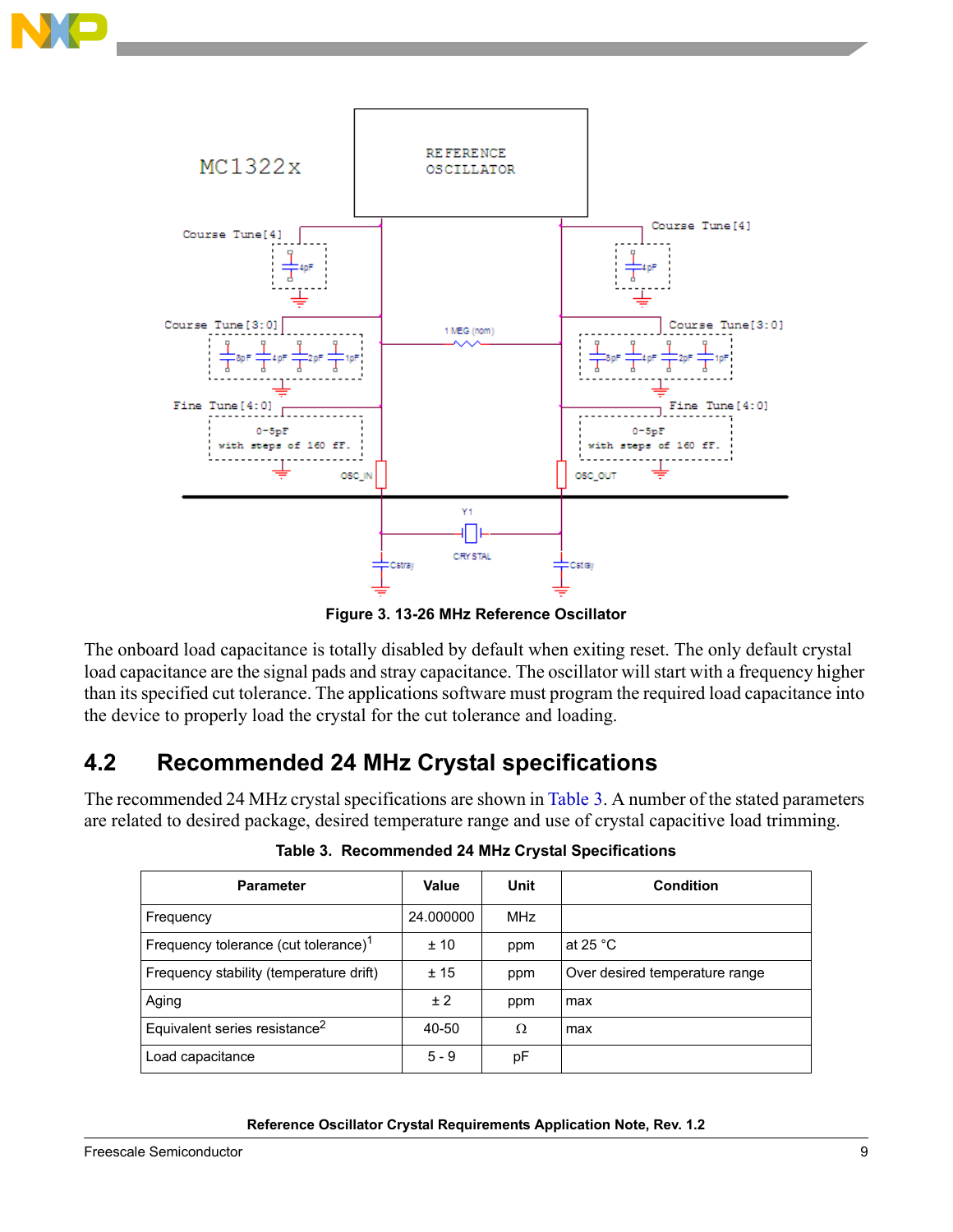

**Table 3. Recommended 24 MHz Crystal Specifications (continued)**

| <b>Parameter</b>    | Value | Unit | <b>Condition</b> |
|---------------------|-------|------|------------------|
| Shunt capacitance   | <2    | рF   | max              |
| Mode of oscillation |       |      | I fundamental    |

 $1$  A wider frequency tolerance may acceptable if application uses trimming at production final test.

<sup>2</sup> The higher ESR may be acceptable with lower load capacitance.

## **4.3 Evaluated 24 MHz Crystals**

Freescale has evaluated crystals from several manufacturers that are available as standard part numbers for this application. [Table 4](#page-9-1) shows these values.

<span id="page-9-1"></span>

| <b>Manufacturer</b>        | <b>Part Number</b>     | Package      | Cut<br>Tolerance<br>(ppm) | <b>Temperature</b><br>Range                          | <b>Comment</b>                             |
|----------------------------|------------------------|--------------|---------------------------|------------------------------------------------------|--------------------------------------------|
| Nihon Dempa Kogyo<br>(NDK) | NX3225SA-24MHZ         | $3.2x2.5$ mm | ±10                       | -30 $\mathrm{^{\circ}C}$ to +85 $\mathrm{^{\circ}C}$ | Type NX3225SA,<br>Spec # EXS00A-CS02020    |
| Nihon Dempa Kogyo<br>(NDK) | NX3225SA-24MHZ         | $3.2x2.5$ mm | ±10                       | $-40^{\circ}$ C to $+105^{\circ}$ C                  | Type NX3225SA,<br>Spec # EXS00A-CS00225    |
| Epson Toyocom              | TSX-3325-24MHZ         | $3.2x2.5$ mm | ±10                       | -40 $^{\circ}$ C to +85 $^{\circ}$ C                 | Package TSX-3225<br>Spec # OUTD-2B-0418(2) |
| Daishinku KDS              | DSX321G-24.0MHZ        | $3.2x2.5$ mm | ±10                       | -40 $\mathrm{^{\circ}C}$ to +85 $\mathrm{^{\circ}C}$ | Type DSX321G,<br>Spec # 1C224000AB0D       |
| <b>CTS</b>                 | CTS 55012 X2 24M 40-85 | $3.2x2.5$ mm | ±10                       | -40 $\mathrm{^{\circ}C}$ to +85 $\mathrm{^{\circ}C}$ | Spec # 55012                               |

**Table 4. 24 MHz Crystals for MC1322x**

# <span id="page-9-0"></span>**5 32 MHz Oscillator (MC1323x)**

The MC1323x devices all use a common 32 MHz crystal reference oscillator design.

### **5.1 32 MHz Oscillator Description**

[Figure 4](#page-10-0) shows the 32 MHz reference oscillator. The crystal has an amplifier block with Amplitude Level Control (ALC) to optimize power consumption and help startup. It uses an off-chip 32 MHz crystal and has internal programmable trim load capacitors. The primary load capacitors are external.

With this design, external load capacitors (CL1 and CL2) provide the bulk of the required load capacitance, and on-board mirrored trim capacitor networks provide the remainder of the required load capacitance.

- The onboard capacitors consist of two arrays on each pin, each trimmable by a 4-bit control field.
- The larger or coarse array can be from 0 4.215 pF with steps of 281 fF. The rate of frequency change is about 125 Hz/step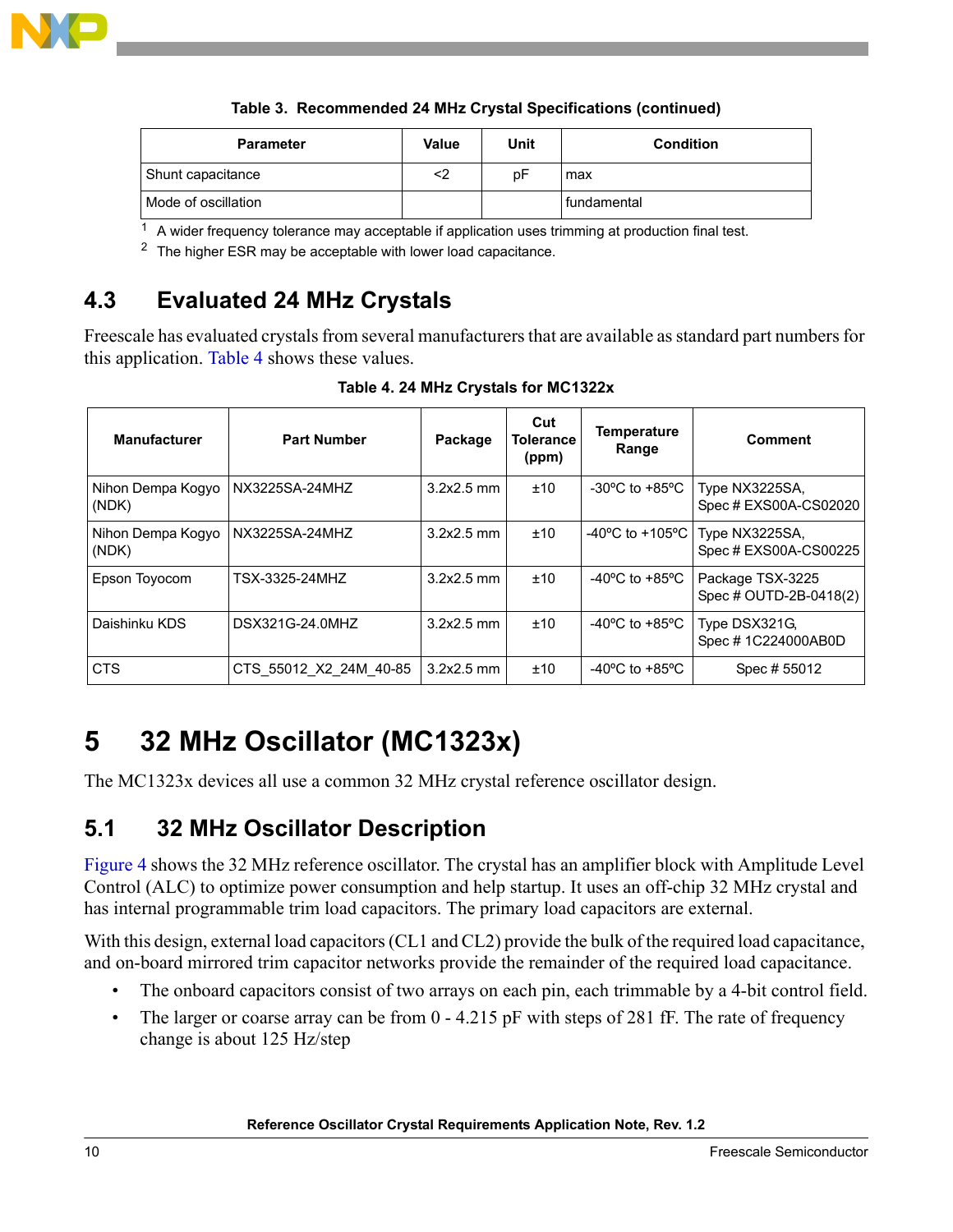

- The smaller or fine array can be from 0 300 fF with steps of 20 fF. The rate of frequency change is about 11 Hz/step.
- The is software programmable through a control register



**Figure 4. 32 MHz Reference Oscillator**

## <span id="page-10-0"></span>**5.2 Recommended 32 MHz Crystal specifications**

<span id="page-10-1"></span>[Table 5](#page-10-1) shows the recommended 32 MHz crystal specifications. A number of the stated parameters are related to desired package, desired temperature range and use of crystal capacitive load trimming.

| <b>Parameter</b>                        | Value     | Unit       | <b>Condition</b>               |
|-----------------------------------------|-----------|------------|--------------------------------|
| Frequency                               | 32.000000 | <b>MHz</b> |                                |
| Frequency tolerance (cut tolerance)     | ±10       | ppm        | max at 25 $\degree$ C          |
| Frequency stability (temperature drift) | $± 16-18$ | ppm        | Over desired temperature range |
| Aging                                   | ± 2       | ppm        | max                            |
| Equivalent series resistance            | 60        | $\Omega$   | max                            |
| Load capacitance                        | 9         | рF         | max                            |
| Shunt capacitance                       | <2        | рF         | max                            |
| Mode of oscillation                     |           |            | fundamental                    |

**Table 5. Recommended 32 MHz Crystal Specifications**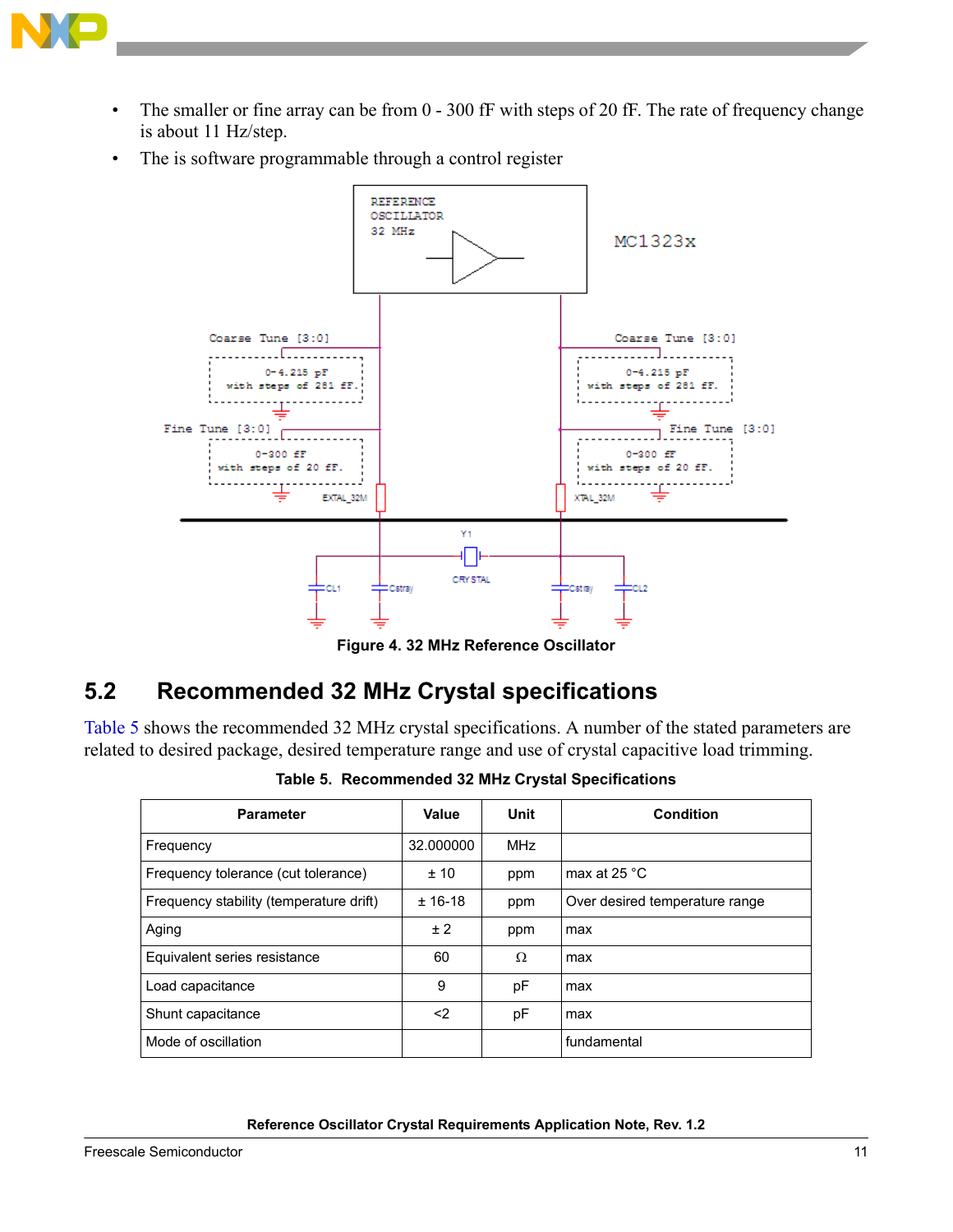

## **5.3 Evaluated 32 MHz Crystals**

Freescale has evaluated crystals from several manufacturers that are available as standard part numbers for this application. [Table 6](#page-11-0) shows these values.

<span id="page-11-0"></span>

| <b>Manufacturer</b>     | <b>Part Number</b> | Package      | Cut<br><b>Tolerance</b><br>(ppm) | <b>Temperature</b><br>Range                          | <b>Comment</b>                          |
|-------------------------|--------------------|--------------|----------------------------------|------------------------------------------------------|-----------------------------------------|
| Nihon Dempa Kogyo (NDK) | NX3225SA-32MHZ     | $3.2x2.5$ mm | ±10                              | -40 $\mathrm{^{\circ}C}$ to +85 $\mathrm{^{\circ}C}$ | Type NX3225SA,<br>Spec # EXS00A-CS02368 |
| Epson Toyocom           | TSX-3325-32MHZ     | $3.2x2.5$ mm | ±10                              | -40°C to +85°C                                       | Package TSX-3225<br>Spec # OUTD-2B-0546 |

#### **Table 6. 32 MHz Crystals for MC1322x**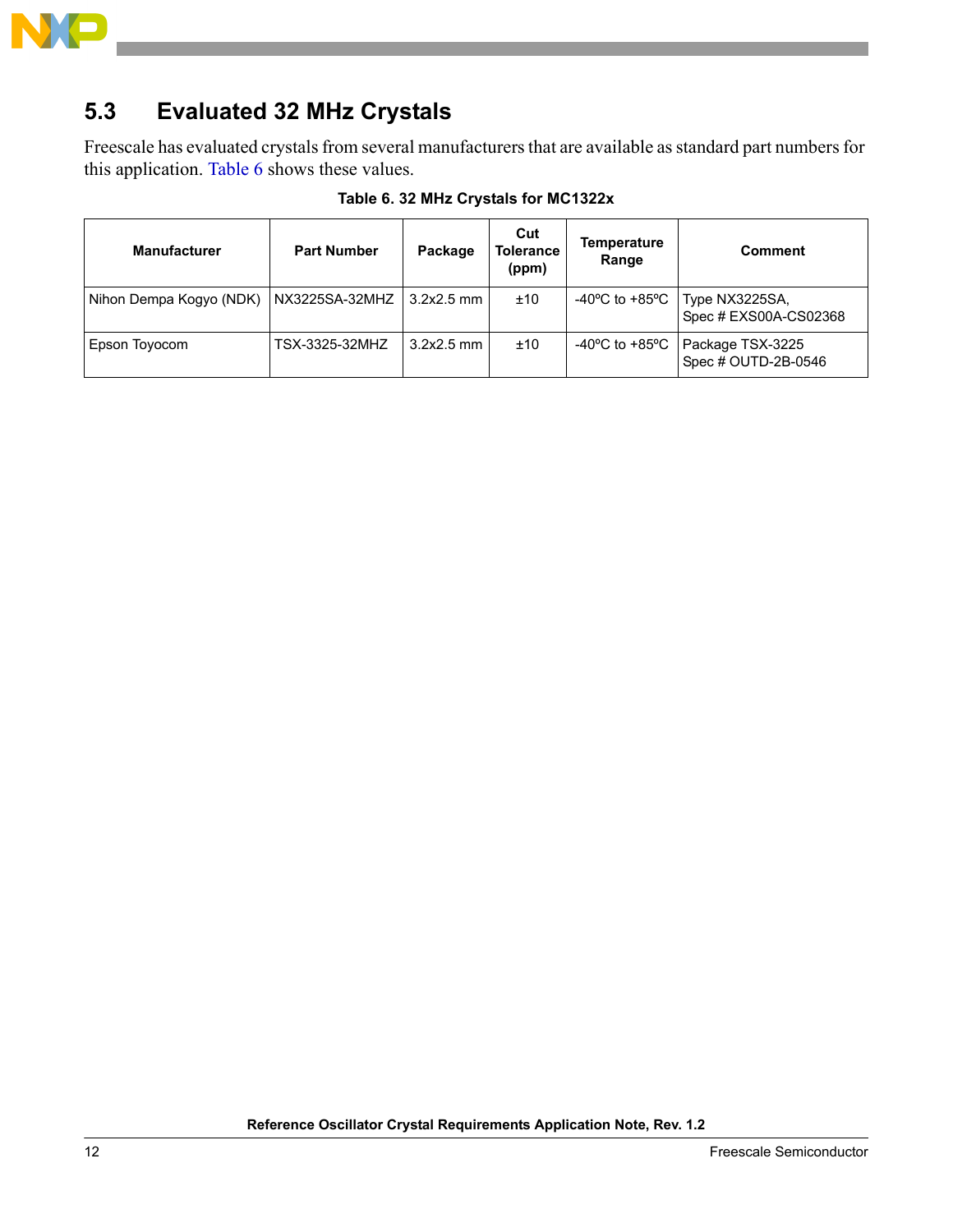

 $\overline{\phantom{a}}$ 

**NOTES**